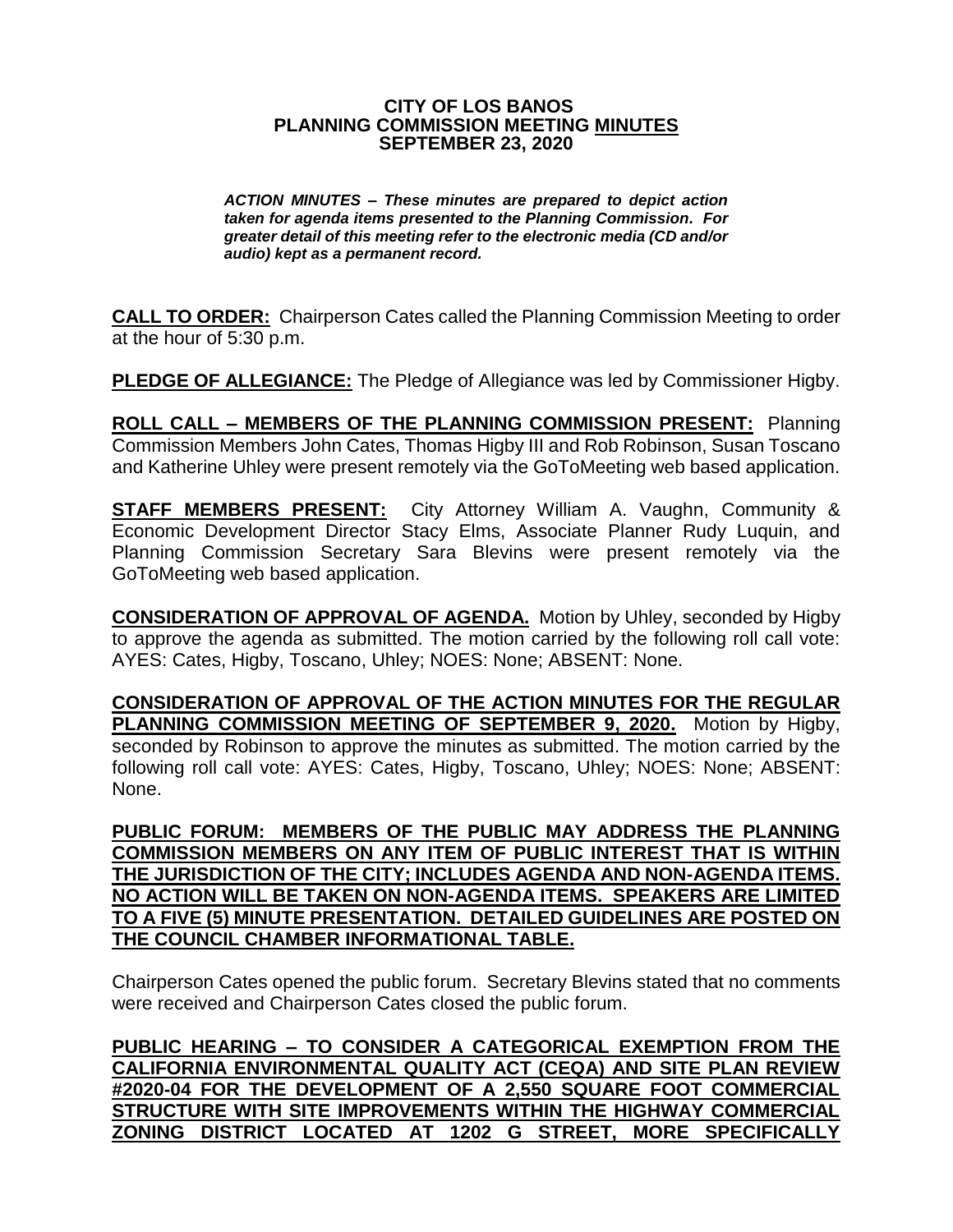**IDENTIFIED AS ASSESSOR'S PARCEL NUMBER: 025-153-009.** Associate Planner Luquin presented the staff report which included a PowerPoint presentation.

Motion by Higby, seconded by Uhley to adopt Planning Commission Resolution No. 2020- 29 – Approving a Categorical Exemption from the California Environmental Quality Act Pursuant to Section 15332, In-Fill Development Projects, and Approving Site Plan Review #2020-04 for the Development of a 2,550 Square Foot Commercial Structure with Site Improvements Located within the Highway Commercial Zoning District at 1202 G Street, More Specifically Identified as Assessor's Parcel Number: 025-153-009. The motion carried by the following roll call vote: AYES: Cates, Higby, Robinson, Toscano, Uhley; NOES: None; ABSENT: None.

**PUBLIC HEARING – TO CONSIDER A CATEGORICAL EXEMPTION FROM THE CALIFORNIA ENVIRONMENTAL QUALITY ACT (CEQA) AND SITE PLAN REVIEW #2020-05 FOR THE DEMOLISHING AND REBUILDING OF A 3,010 SQUARE FOOT COMMERCIAL STRUCTURE INCLUDING A FUEL CANOPY WITH SIX (6) MULTI-PUMP DISPENSING STATIONS AND TWO (2) UNDERGROUND FUEL STORAGE TANKS LOCATED WITHIN THE HIGHWAY COMMERCIAL ZONING DISTRICT AT 611 PACHECO BOULEVARD, MORE SPECIFICALLY IDENTIFIED AS ASSESSOR'S PARCEL NUMBER: 026-081-021.**

Associate Planner Luquin explained that the applicant for this item has requested more time to prepare for this public hearing and also because CalTrans requested that the applicant submit a traffic impact report. This item will be heard by the Planning Commission at a later date.

Chairperson Cates open then closed the public hearing.

## **COMMUNITY & ECONOMIC DEVELOPMENT DIRECTOR REPORT.**

Community & Economic Development Director Elms spoke to how there will be workshops held in the future regarding updates to the City's General Plan. Work needs to be done and progress needs to continue to be made especially as it pertains to the land use element. She is hoping to hold some stakeholder meetings with the Planning Commission and City Council towards the end of the year.

## **PLANNING COMMISSION MEMBER REPORTS.**

**CATES:** Chairperson Cates thanked staff for their efforts and spoke to the recent progress made at the Dutch Bros. / Chipotle project site.

**HIGBY:** Commissioner Higby thanked staff for all their efforts.

**ROBINSON:** Commissioner Robinson thanked staff for all their efforts.

**TOSCANO:** Commissioner Toscano thanked staff for all their efforts.

**UHLEY:** Commissioner Uhley thanked staff for all their efforts.

**ADJOURNMENT:** The meeting was adjourned at the hour of 6:00 p.m.